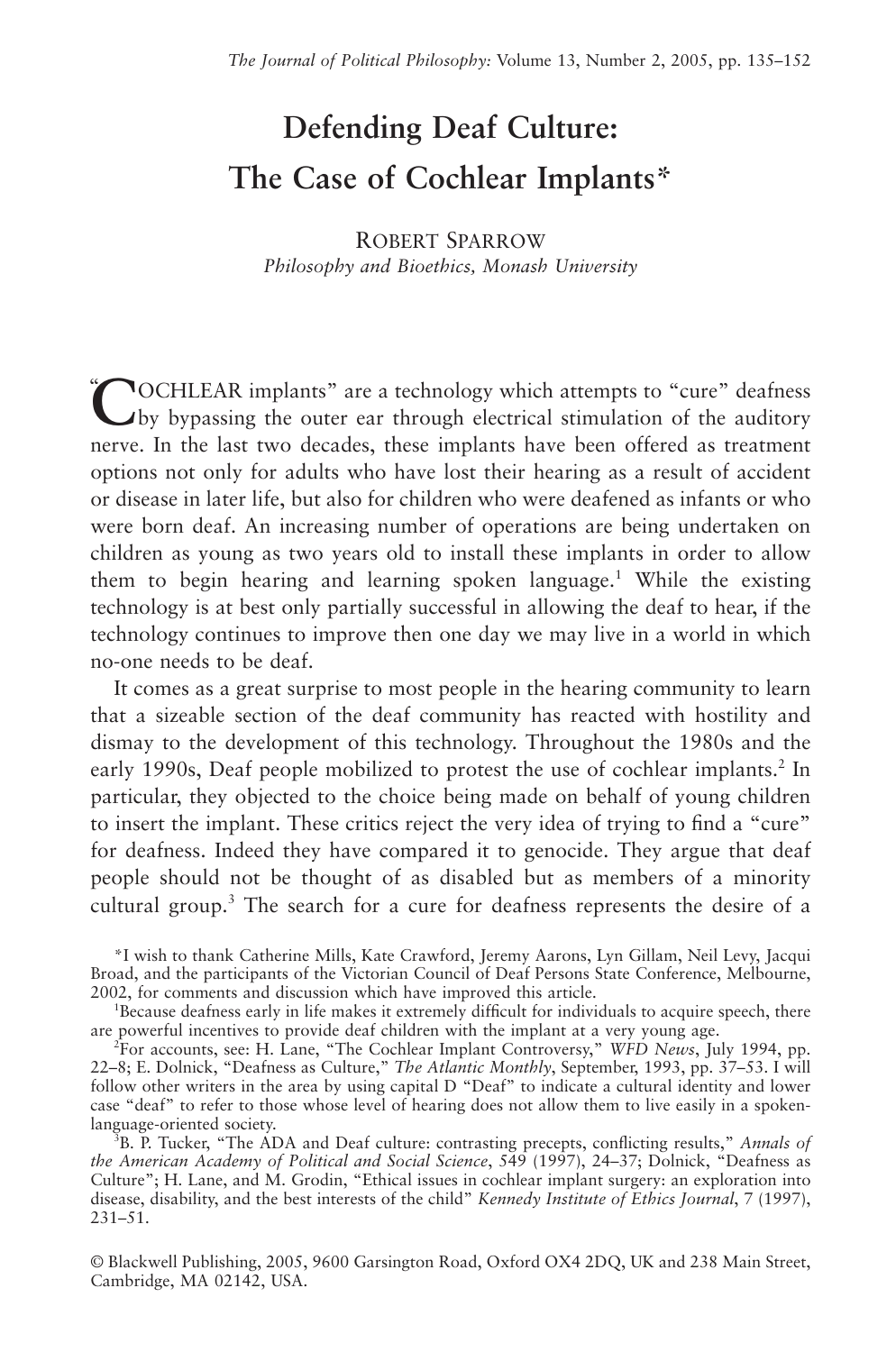majority culture to impose its language and values on the Deaf rather than modify its institutions to take account of the perspectives and needs of members of another culture.4 Cochlear implant technology represents an attack on the culture of the Deaf, because it seeks to ensure that deaf children grow up to use a spoken language rather than the signed languages of the Deaf. Success in this project adversely affects the interests of individual members of Deaf culture by reducing the size of the community with whom they can communicate in their first language.

The cochlear implant controversy therefore involves questions about the nature of disability and the definition of "normal" bodies and also raises arguments about the nature and significance of culture and the rights of minority cultures. My purpose in this paper will to be defend the claim that there might be such a thing as "Deaf culture" and then to examine how two different understandings of the role of culture in the lives of individuals can lead to different conclusions about the rights of Deaf parents in relation to their children, and about the ethics of public funding for research on cochlear implants.

## I. DEAFNESS, DISABILITY AND THE DEFINITION OF "NORMAL" BODIES

When talking to hearing persons about the cochlear implant, the single biggest barrier to their understanding the hostility of many Deaf persons towards it is an inability to comprehend that deafness could be perceived as anything other than a tragic loss and a disability. Arguments about the purported rights of the Deaf to preserve their culture will most likely be perceived as perverse if we understand deafness as a disabling medical condition. Thus, even though the implications of adopting a "cultural" understanding of Deafness will be the main focus of this paper, it is important to briefly explain why many Deaf persons do not feel that their deafness is best understood as a disability.

Our first response to those who would insist that deafness is a disability should be to note that this is not an opinion shared by many of those deaf persons who identify with Deaf culture. According to the testimony of many individuals who

4 See, for instance, H. Lane, *The Mask of Benevolence* (New York: Knopf, 1992) and "The Cochlear Implant Controversy." There is a small but growing literature on the ethics of the development and use of the Cochlear Implant technology. As well as the sources cited above, see: A. E. Brusky, "Making decisions for deaf children regarding cochlear implants: the legal ramifications of recognizing deafness as a culture rather than a disability," *Wisconsin Law Review*, 1995 (#1), 235–70; R. A. Crouch, "Letting the deaf be Deaf: reconsidering the use of cochlear implants in prelingually deaf children," *Hastings Center Report* 27 (#4) (1997), 14–21; D. S. Davis, "Genetic dilemmas and the child's right to an open future," *Hastings Center Report*, 27 (#2) (1997), 7–15; M. D. Garretson, ed., *Viewpoints on Deafness* (Silver Springs, Md.: National Association of the Deaf, 1992); C. Newell, "Access to opportunity or oppression: an Australian policy analysis of the ethics of the cochlear implant," *Interaction*, 13 (#3) (2000), 16–23; B. P. Tucker, "Deaf culture, cochlear implants, and elective disability," *Hastings Center Report*, 28 (#4) (1998), 6–14; N. Levy, "Reconsidering cochlear implants: the lessons of Martha's Vineyard," *Bioethics*, 16 (2002), 134–53.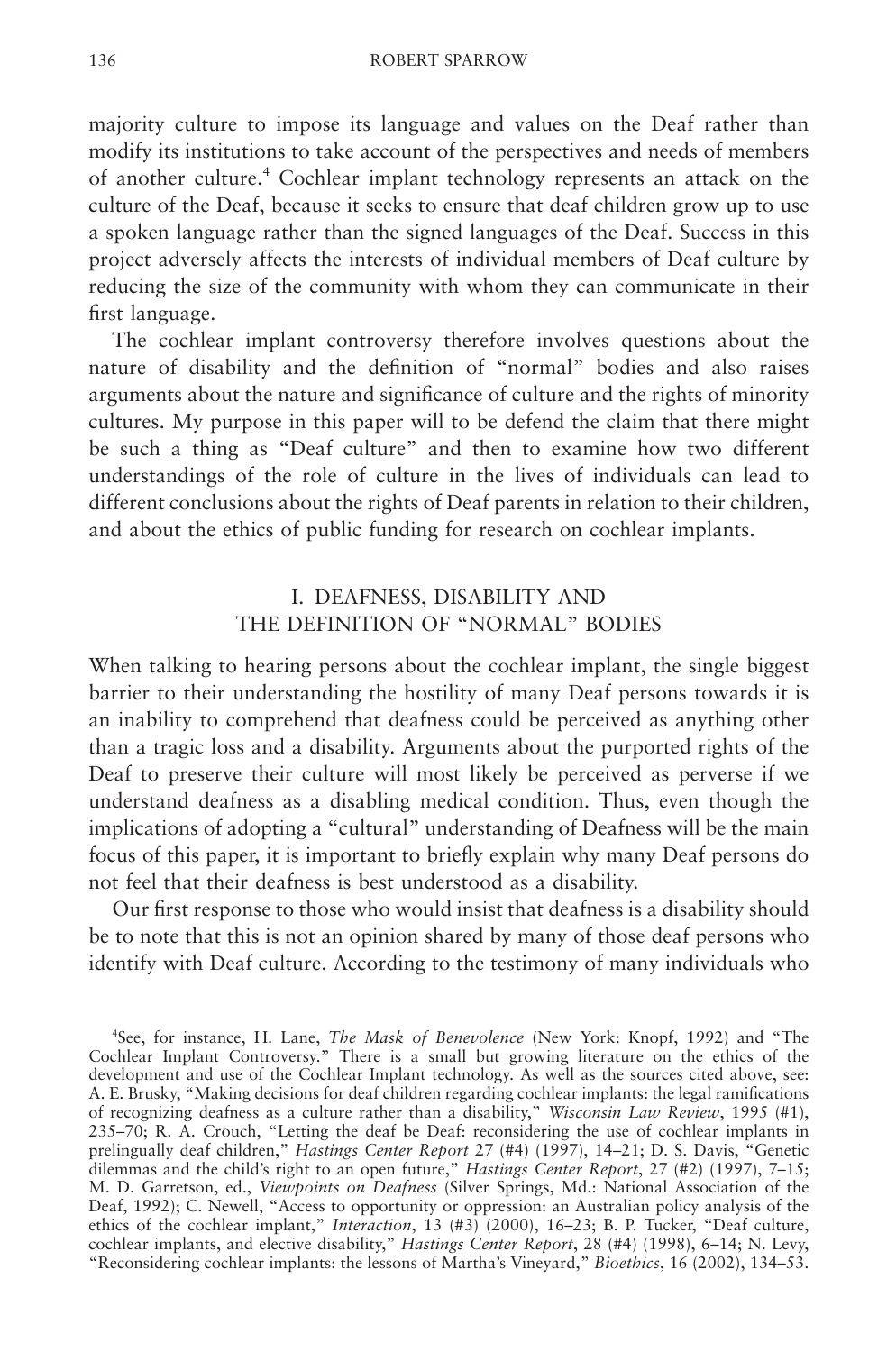are members of Deaf culture, it is perfectly possible to lead a happy and productive life without hearing or spoken language. A sizeable proportion of Deaf individuals say that they would not want to be granted hearing even if it were possible.<sup>5</sup> Striking anecdotal evidence of the strength of Deaf individuals' attachment to their condition—or as they would have it, their culture—is recounted in several articles about the CI controversy. According to several reports, Deaf couples have been known to seek genetic counselling and testing in an attempt to ensure that their children will be born deaf.<sup>6</sup> Other sources suggest that Deaf parents may celebrate in neonatal wards upon learning that a child will be unable to hear.<sup>7</sup> Unless we insist, in an entirely ad hoc fashion, that these parents do not have the best interests of their child at heart, we must admit that they do not believe that their child will be harmed by being born deaf. In the face of such evidence and testimony from those who *experience* deafness, it is problematic for hearing persons to continue to insist that it constitutes a disability to be avoided if at all possible.

Of course it remains true that deafness can result in tremendous disadvantage in this society. But as disability rights activists have argued, the key phrase in this sentence is "in this society."8 Many of the "disadvantages" faced by people who are deaf turn out to have social and institutional causes and could be rectified by changes in the way society is organized. The replacement of all telephones with teletext machines would, for example, go a long way towards removing the difficulties that deaf people currently face in gaining access to social services. More radically, the problem of personal communication between the Deaf and the hearing could be solved by all members of the community, both hearing and Deaf, learning sign language. The purpose of these examples is not to argue for this institutional change or that, but to highlight the fact that the claim that deaf people are disabled relies on assumptions about prevailing institutional arrangements that are themselves part of what is under contestation in arguments about who is to count as disabled.

Yet it still seems as though some of the disadvantages associated with being Deaf cannot be overcome through reordering society. To many, it seems as though there are things that the Deaf cannot do that "normal" people can, and

<sup>5</sup> See, for instance, the views attributed to Meg Aumann in D. O'Brien, "On Deaf Ears," *The Big Issue*, 122 (2–17 April, 2001), 16–17. See also Dolnick, "Deafness as Culture," p. 38. 6 Tucker, "Deaf culture, cochlear implants, and elective disability," p. 7; Davis, "Genetic dilemmas

and the child's right to an open future," p. 7; Lane and Grodin, "Ethical issues in cochlear implant surgery." As I write this paper, a vigorous controversy is raging in the press about the decision of two Deaf lesbians to deliberately seek out a deaf sperm donor for an IVF procedure in order to maximise their chances of having a deaf child. See L. Mundy, "A world of their own," *Washington Post*, March 31, 2002, p. W32.

<sup>7</sup> H. Lane, R. Hoffmeister and B. Bahan, *A Journey into the Deaf-World* (San Diego, Calif.: DawnSign Press, 1996), pp. 18, 24–5. Dolnick, "Deafness as culture," p. 38.<br><sup>8</sup>C. Barnes, G. Mercer and T. Shakespeare, *Exploring Disability: A Sociological Introduction* 

<sup>(</sup>Oxford: Polity Press, 1999). S. Wendell, "Towards a feminist theory of disability," *Hypatia*, 4 (1989), 63–81.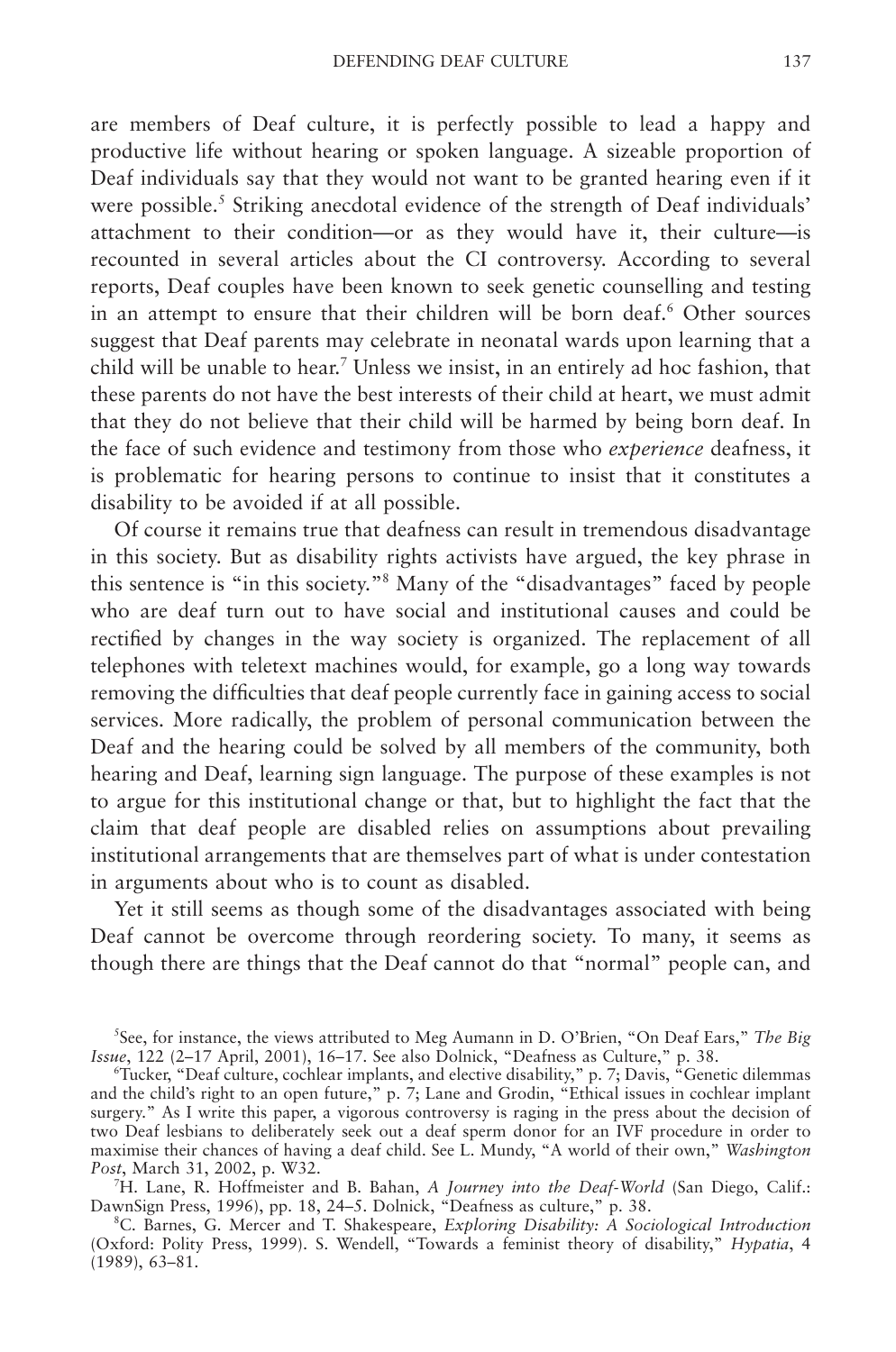that these incapacities place them at a disadvantage in a normal environment regardless of any social changes we might make to accommodate the deaf. One might argue, for example, that deaf people are disabled because they cannot respond to aural cues that indicate the presence of various environmental dangers.

Arguments of this sort fail for two reasons. Firstly, the condition of "deafness" involves the development of new or enhanced sensory modes as well as the absence of more familiar modes. There is a tendency in our society to think of human variation solely in terms of deviation from some imagined perfection. In particular it is easy to think of disability as a merely negative phenomenon; as the loss of capacities only. But a loss of capacities in one area is often accompanied by a gain in capacities in another. People who are deaf often have skills and abilities that hearing people lack. First and foremost of these is the ability to communicate in Sign as a natural first language. But deaf persons may also have a superior consciousness of subtlety of gesture and of the movement of bodies through space than do hearing persons.9 More generally, the differences which in existing social contexts appear to us as disabling may sometimes be better thought of as constituting a different way of being, and one which is not necessarily inferior. In certain environments (such as those with high levels of environmental noise) deafness will be an advantage and people who are deaf will have *greater* ability to act. As a consequence, the stipulation of the environment will always be question-begging. In some environments, it will be those who can hear who are "disabled."

Secondly, arguments of this type founder on our reluctance to single out a "normal" human body from the range of variation that we currently recognize. It would be easy, for instance, to construct an example where either men or women are disadvantaged in relation to some aspect of a given environment. Yet we would be hesitant to conclude that members of either of these groups are disabled as a consequence of such an argument. Instead we would quite rightly point out the stipulative nature of the example.

Perhaps one way to avoid the difficulties of adjudicating who is normal and who is not might be to draw up a list of paradigmatically human capacities and then decide the matter with reference to that list? Deafness is a disability because hearing is one of the six senses that humans characteristically possess (including proprioreception). But a moment's thought reveals how question-begging any such attempt must be. The limits of normal human capacities will be the result of who we consider to be part of the range of normal variation amongst persons. If we include the deaf, then hearing will not be something that all normal people

<sup>9</sup> See O. Sacks, *Seeing Voices: A Journey into the World of the Deaf* (London: Pan Books, 1991); R. Rettenbach, D. Diller and R. Sireteanu, "Do deaf people see better? Texture segmentation and visual search compensate in adult but not in juvenile subjects," *Journal of Cognitive Neuroscience* 11 (#5) (1999),  $560-83$ .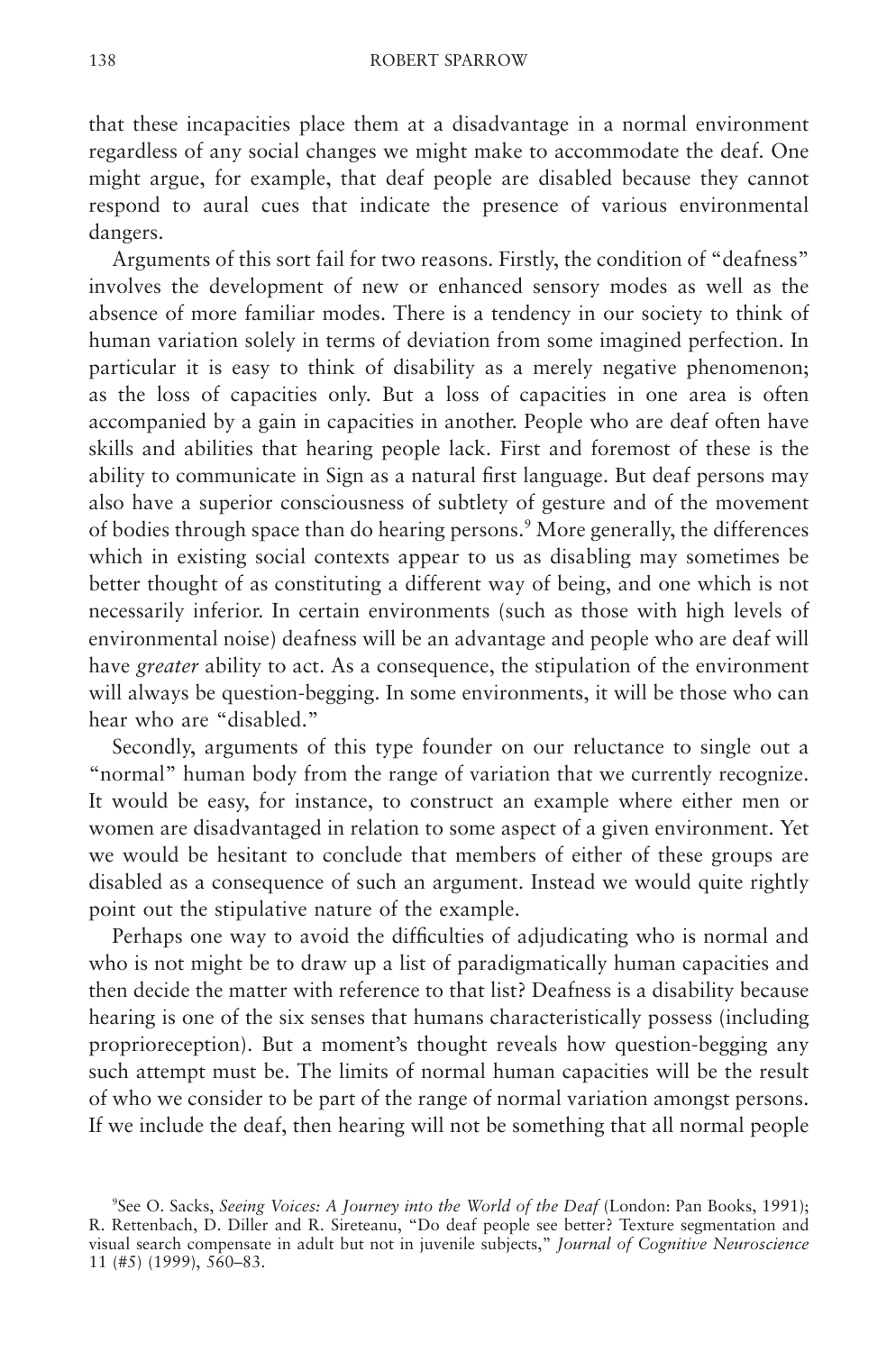have. It will instead become a less important mark of difference, like hair or eye color, and our account of what it is to be normal will not mention it. Further difficulties appear when we consider the range of bodies, capabilities and experiences amongst persons that we currently recognize as normal. Our account of normal bodies is at the very least significantly bifurcated with regard to sex. It admits significant variation in height, weight, skin color and sexual preference. What this suggests is that the route whereby we decide on the nature of normal bodies actually runs the other way. Normal bodies are those that normal people possess and it is our intuitions about who is normal that are doing all the work here. The question of normal human capacities comes after the question of the range of normal human variation.

Thus, if critics want to insist that deaf people are disabled because they do not have the full range of normal human capacities, it is appropriate to ask whether they think that it is men or women who are disabled? If they insist that both men and women have normal human bodies despite the fact that they have different bodily capacities, then the question arises as to why they are not prepared to admit that this range might include deaf persons as well?

It is also timely here to emphasize how far the boundaries of the "normal" have already shifted. For much of the history of Western culture the "normal" person was white, male and propertied. Women, non-whites and working class people were thought to be inferior examples of the human form.10 Science—and in particular medical science—was a central discourse in the theorisation of difference.

Of course the fact that we have been wrong to draw the bounds of the normal as we have in the past does not establish that we are wrong to draw them at any point. But my purpose in this observation is to suggest that it is conceivable that we are wrong again and thus to reduce our confidence in our intuitions about who is normal and who is not. The ignoble history of such intuitions suggests that their strength is often a consequence of a failure of imagination of those who possess them.

### II. AN ALTERNATIVE MODEL

#### **A. DEAFNESS AS CULTURE**

But if deafness is not a disability, what is it? At the heart of elements of the Deaf community's objection to cochlear implant technology is the claim that Deaf people constitute a minority culture rather than merely a group of people who share a disability.<sup>11</sup> How plausible is this claim?

 $10D$ espite constituting the majority of the population—which should serve to remind us that the category of the "normal individual" is far more normative than it is descriptive.

<sup>11</sup>O'Brien, "On deaf ears," pp. 16–17; Dolnick, "Deafness as culture"; Crouch, "Letting the deaf be deaf"; Lane and Grodin, "Ethical issues in cochlear implant surgery."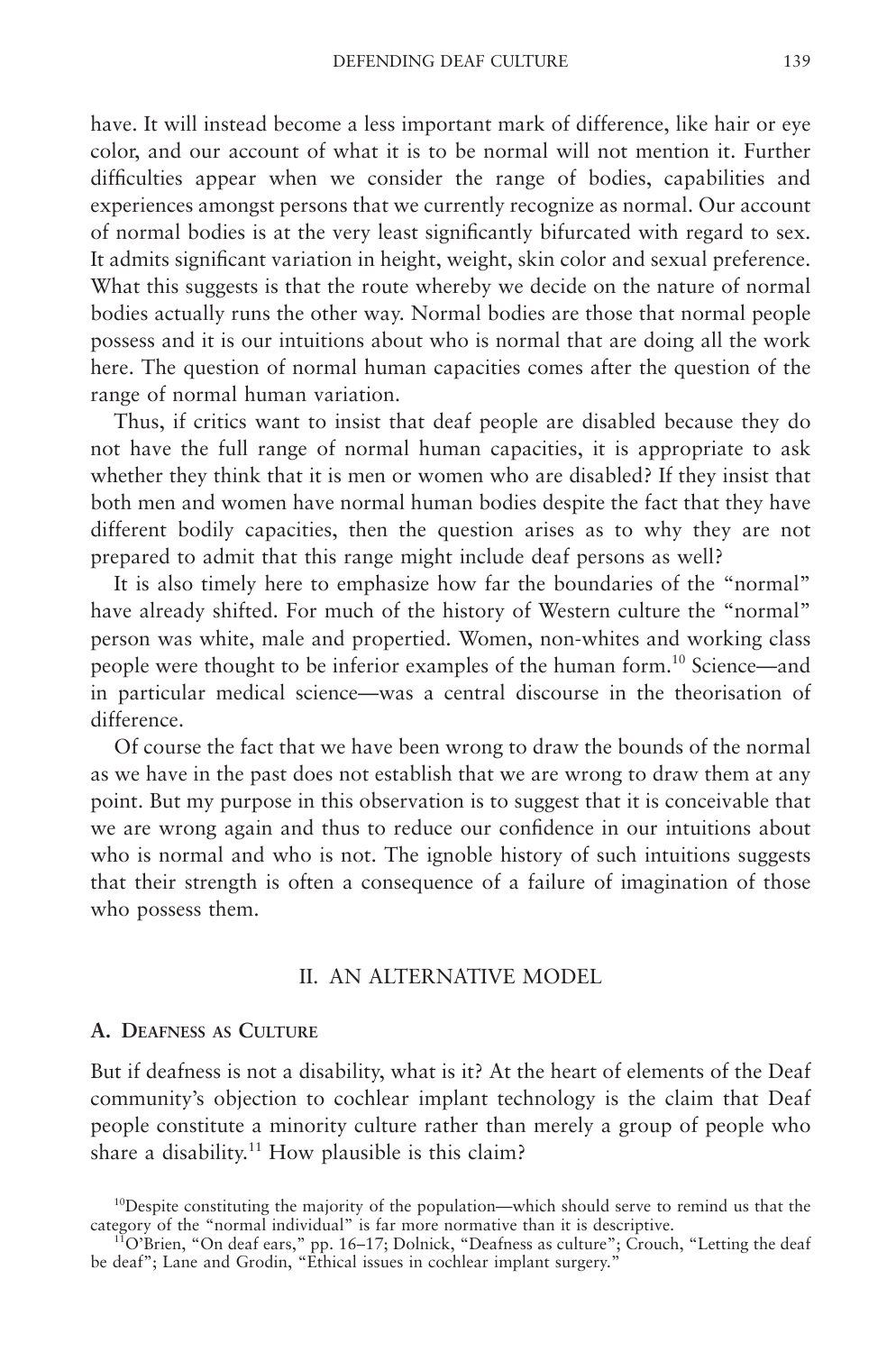The definition of culture is a vexed question in the literature on minority rights. It seems that the possession of a shared history, a unique language (or perhaps dialect), a distinctive art, music, literature or cuisine, are all important in establishing whether or not a group constitutes a "culture." The extent to which a group maintains or has evolved its own institutions to serve its "cultural" needs is also important.<sup>12</sup> But the precise weighting and relative importance of these factors in determining when a group becomes (or possesses) a culture remains controversial. It is well beyond the scope of my paper to resolve this question. For my purposes here it will suffice to suggest that social groups may appear on a continuum of candidates further from and closer to the ideal type of a culture, extending from aggregations of individuals, to interest groups, to subcultures, to ethnic, and then, perhaps, national or societal cultures.

What is clear is that on this continuum "Deaf culture" falls closer to the paradigmatic cases of ethnic and national cultures than do many other proposed candidates for the appellation. Unlike subcultures, or even some ethnic cultures, Deaf people possess their own distinct language(s), each with a unique vocabulary and grammar.13 Deaf people also have a shared set of experiences, relating to the consequences of deafness in a hearing culture, a shared history and distinct set of institutions. They have their own schools, clubs, meeting places and even sporting competitions. The combination of the possession of a language and a set of institutions makes the claim of Deaf culture a particularly strong one.<sup>14</sup>

#### **B. CULTURE AND COCHLEAR IMPLANTS**

Unfortunately, recognizing Deafness as a cultural identity rather than a disability does not resolve the debate about the ethics of cochlear implants. There are two reasons for this.

Firstly, there are genuine and difficult questions about the rights of parents to choose a cultural identity for their child which may substantially reduce the opportunities available in later life.15 These questions are especially urgent in the case of Deaf parents making a decision about bringing up their child without an implant, because without the implant it is highly unlikely that their child will be able to learn the spoken language of the majority culture in later life, and is therefore likely to be severely restricted in their ability to participate in it.

12See W. Kymlicka, *Multicultural Citizenship* (Oxford: Oxford University Press, 1995), p. 76.

<sup>13</sup>There are many distinct signed languages, just as there are many spoken languages.

<sup>14</sup>For an excellent introduction to the rich world of Deaf culture, see: Lane, Hoffmeister, and Bahan, *A Journey into the Deaf-World*; C. Padden and T. Humphries, *Deaf in America: Voices from a Culture* (Cambridge, Mass.: Harvard University Press, 1988).

15R. J. Arneson and I. Shapiro, "Democratic autonomy and religious freedom: a critique of *Wisconsin v. Yoder*," in I. Shapiro and R. Hardin (eds), *Nomos XXXVIII: Political Order* (New York: New York University Press, 1996), pp. 365–41; D. S. Davis, *Genetic Dilemmas: Reproductive Technology, Parental Choices and Children's Futures* (New York: Routledge, 2001); J. Feinberg, "The child's right to an open future" in W. Aiken and H. LaFollette (eds), *Whose Child? Children's Rights, Parental Authority, and State Power* (Totowa, N.J.: Littlefield, Adams, 1980), pp. 124–53. N. Levy, "Deafness, culture and choice," *Journal of Medical Ethics*, 28 (2002), 284–5.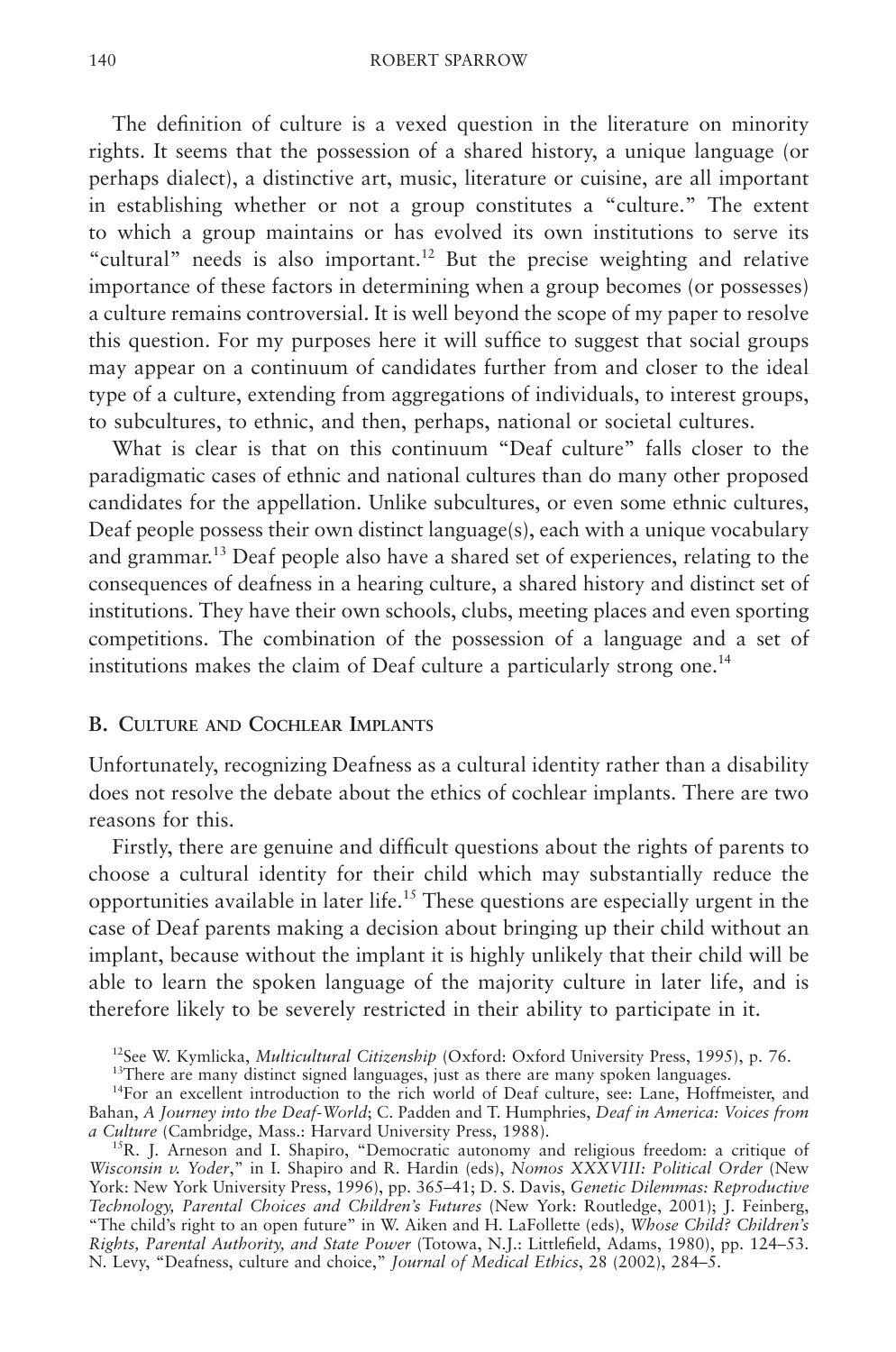Secondly, there are some important differences between the case of Deaf culture and other cultural groups. These stem largely from the fact that one seems to be born into Deaf culture in a more literal sense than is the case for other cultural identities. Arguably, an important criterion of membership of Deaf culture is actually being deaf.16 While hearing persons may enter some way into the life-world of the Deaf by learning Sign and through contact with the Deaf, they remain to some extent outsiders.17 The experiences stemming from being unable to hear, in a hearing world, are central to the cultural identity of the Deaf. Yet, as the role played by Sign in the Deaf community makes clear, being unable to hear is not sufficient for membership of Deaf culture. One must also use Sign and participate in the cultural institutions of the Deaf. There is a social as well as a biological aspect to Deafness.

However, some 90 per cent of deaf children are born to hearing parents.<sup>18</sup> This means that Deaf culture cannot rely on the most familiar mode of cultural transmission, wherein a culture is passed on from one generation to the next within the family, from parent to child. Instead, cultural transmission of Deaf culture occurs primarily in the other cultural institutions of the Deaf, and through contact with cultural role models other than parents. Children who are born without hearing or who lose their hearing at an early age are *potential* members of Deaf culture only.<sup>19</sup> Without some significant proportion of them learning to Sign and participating in the cultural institutions of the Deaf, Deaf culture will eventually die out. As we will see below, it is this disjunction between the biological and social basis of membership of Deaf culture that is responsible for some of the most difficult questions surrounding the development of cochlear implant technology.20

<sup>18</sup>Lane and Grodin, "Ethical issues in cochlear implant surgery," p. 233.

<sup>19</sup>As reported in Tucker, "Deaf culture, cochlear implants and elective disability," p. 8, some Deaf culturalists argue that Deaf culture is the "birthright" of these children. This claim is thrown into doubt once cochlear implant technology becomes available.

 $20$ The nature of the relation between the biological and social components of Deafness also renders Deaf culture a unique case in the typology of cultures. While the Deaf constitute a distinct minority culture, members of Deaf culture are not immigrants who have entered our society. Nor have they left another culture (the exceptions here are those who became Deaf later in life after they had previously been inculcated in another spoken language culture). Instead potential members are generated within each national culture by accident of birth and individual history. The cultures of the Deaf may therefore be thought of as a type of immanent "indigenous" culture. (See the European Parliament's, Resolution on Sign Language for the Deaf, 17 June 1988, and Resolution on Sign Languages, 18 November 1998.) Like indigenous cultures in the New World, Deaf cultures have always existed but have been denied recognition of their status by majority cultures that have persecuted and institutionalised their members. See H. Lane, *When the Mind Hears: A History of the Deaf* (New York: Random House, 1984).

<sup>16</sup>Lane and Grodin. "Ethical issues in cochlear implant surgery."

<sup>&</sup>lt;sup>17</sup>The boundaries of membership of Deaf culture are, unsurprisingly, contested. In particular, the status of children of Deaf adults (CODAs), who have grown up with signed language but who can also hear, in the Deaf community is controversial. For different accounts of the boundaries of Deaf culture, see J. Roots, *The Politics of Visual Language: Deafness, Language Choice and Political Socialisation* (Ottawa: Carleton University Press, 1999). The extent of disagreement about the boundaries of Deaf culture is especially apparent in Garretson, *Viewpoints on Deafness*.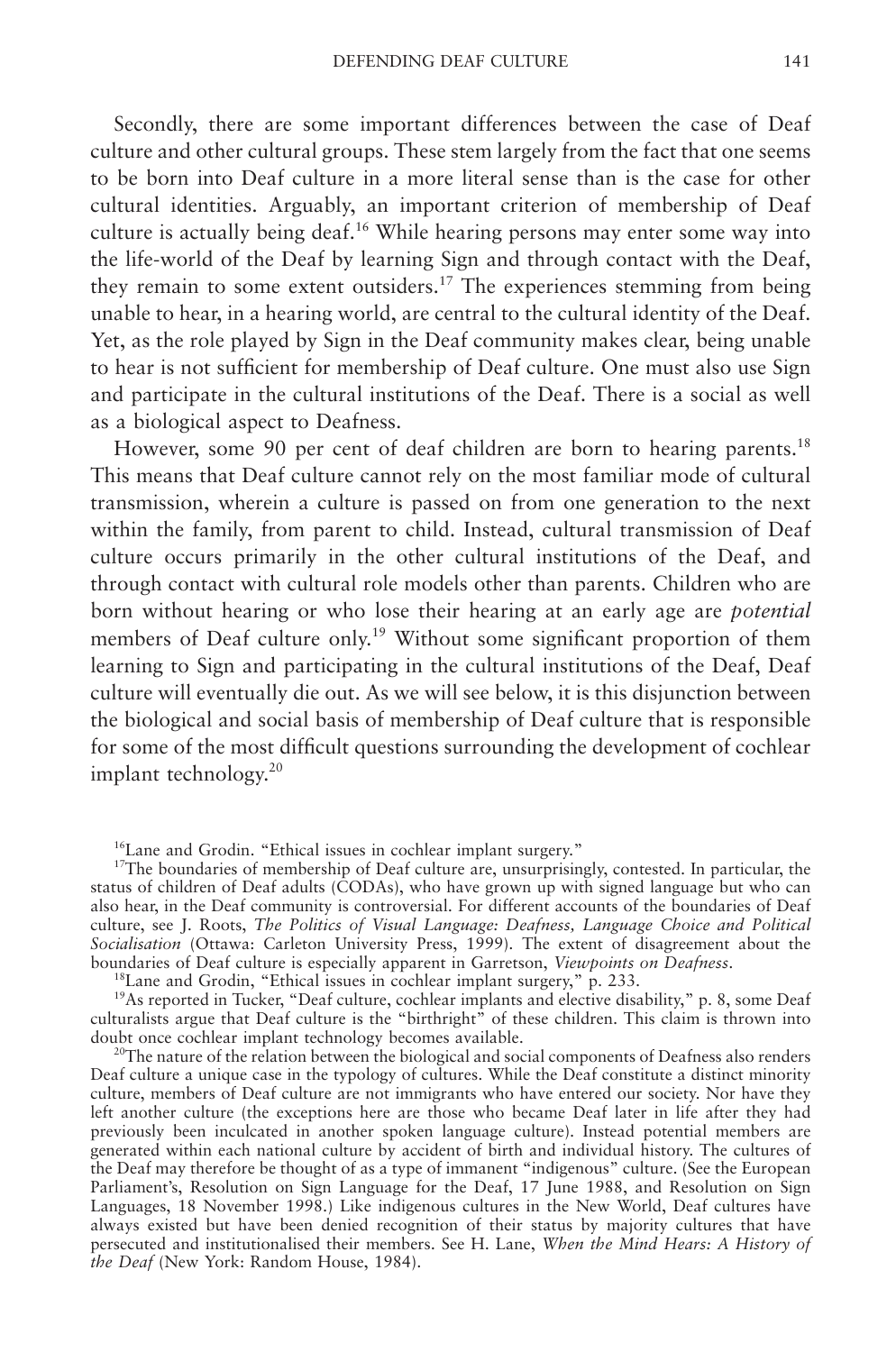#### III. TWO MODELS OF CULTURE

What I want to do in the remainder of this paper is show how two different models of culture, and its role in both constraining and making possible the choices of individuals, have different implications for our understanding of both of these issues.

#### **A. THE "LIBERAL" MODEL**

The first understanding of culture that I wish to discuss is what I shall call a "liberal" account of the role and importance of culture, which I identify with the work of Will Kymlicka.

According to Kymlicka, membership of a secure culture is an important good because it is essential to the self-respect of individuals.<sup>21</sup> As a rule, individuals are only capable of achieving the self-respect which flows from the faith that the choices they have made and the activities in which they are engaged are valuable ones if they live in a culture that affirms the values of those choices and activities. Furthermore, cultures provide the "context of choice" in which individuals make their choices about the good. For my purposes here, it is important to note that to a large extent this role is fulfilled by a culture's language**.** Languages reflect the form of life, beliefs, practices and values of a culture and transmit these to each successive generation.

On this account culture is essentially an *instrumental* good; it is good by virtue of its role in securing other goods, namely self-respect and a context of choice that allows individuals to pursue their own notions of the good. Driving the liberal account is a concern for each individual's ability to decide for themselves how they wish to live their life. In order for them to be able to do this to the fullest possible extent they must be able to choose between as many different ways of life as possible. This also means that it is possible to rank cultures against one another, according to the extent to which they secure a wide range of possible life options for their members.<sup>22</sup>

Finally, these assessments are supposed to be ones upon which people can agree regardless of their own cultural commitments. Such agreement is only possible if it is possible for members of different cultures to abstract away from their particular commitments and assess the range of opportunities within another culture independently of the values of their own culture.

#### **B. THE "COMMUNITARIAN" MODEL**

The second model of the role and significance of culture is one that I shall call a "communitarian" account. The label "communitarian" is one which has been

<sup>21</sup>W. Kymlicka, *Liberalism, Community and Culture* (Oxford: Oxford University Press, 1989), pp. 163–6.

<sup>22</sup>B. Parekh, "Dilemmas of a multicultural theory of citizenship," *Constellations*, 4 (1997), 54–62.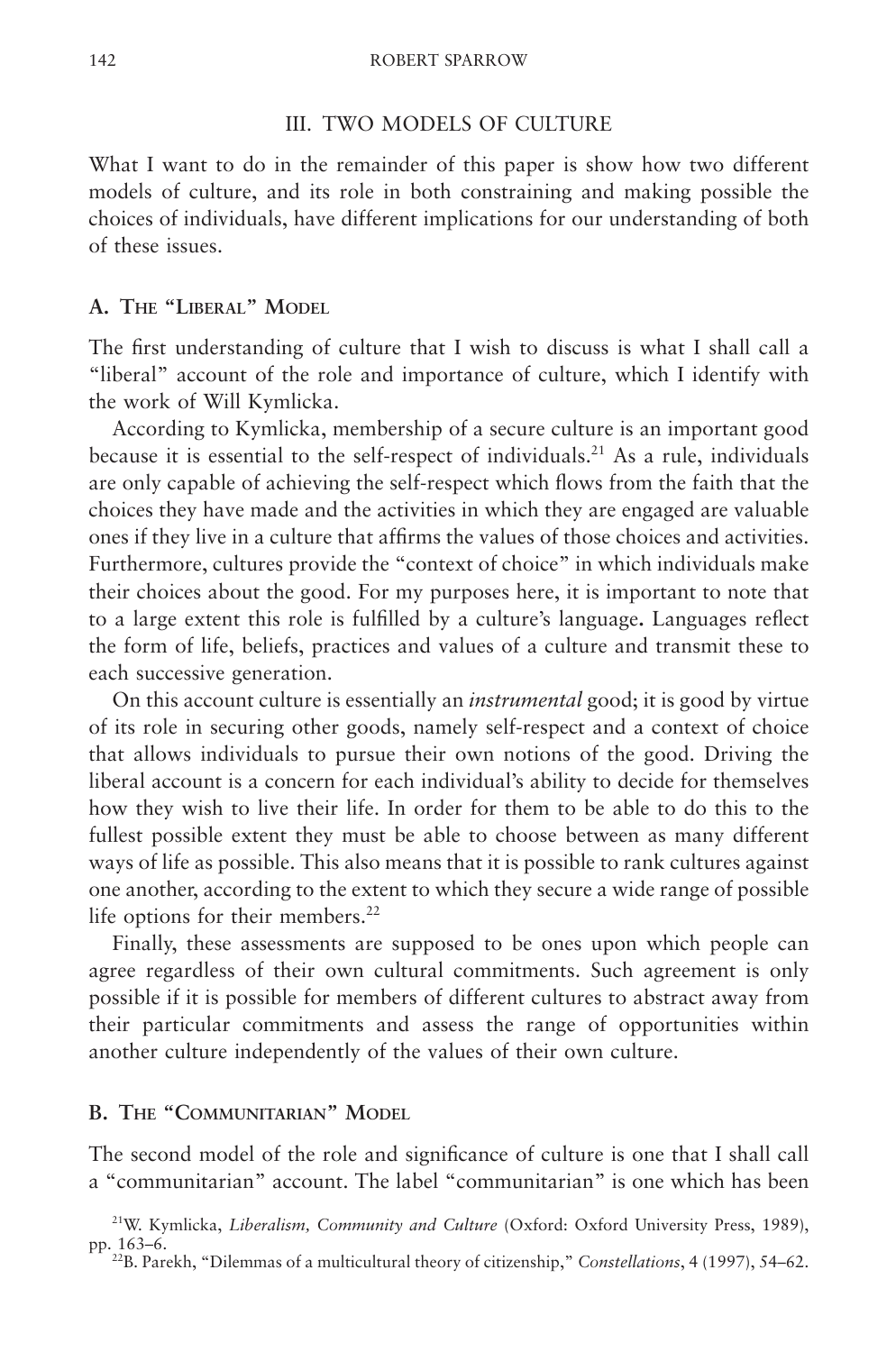applied to and adopted by a wide range of different authors and political agendas, not all of whom would agree with the use I make of it here. The account that I sketch below owes most to the early work of Michael Sandel.<sup>23</sup>

The communitarian account of culture also holds that cultures are important because of the role they play in grounding the self-respect of their members and in providing them with a "context of choice" within which to make their own choices. But communitarians are likely to hold that part of the value of a culture is that it grounds self-respect in realizing *specific* cultural roles and that it provides a context of choice in which particular choices appear attractive and others are discouraged.<sup>24</sup> The communitarian account emphasizes that what we desire for ourselves (and others whom we care about) are not opportunities *per se* but valuable or important opportunities. The mere multiplication of opportunities does not increase our chances of leading a meaningful or worthwhile life. Judgements about the content and worth of opportunities are inevitable and they are necessarily made with reference to our existing values, which themselves are influenced by our culture.

According to the communitarian, then, although culture remains an instrumental good, the good that it is instrumental in achieving is a particular conception of how a human life is best lived. Each culture therefore makes possible (a) different good(s). This means that it will not be possible to straightforwardly rank cultures against each other according to the extent to which they provide these goods. Instead members of each culture will judge the matter differently, with reference to the standards contained in their own culture.

## IV. APPLYING THESE MODELS TO THE COCHLEAR IMPLANT CONTROVERSY

My aim now is to show how these two models of culture give different results when applied to the cochlear implant controversy. The differences between these two accounts can be usefully highlighted by considering two cases, one real the existing cochlear implant—and one hypothetical (but not that far-fetched) a future "bionic ear," that can guarantee perfect hearing for those who use it.

#### **A. THE COCHLEAR IMPLANT: AN IMPERFECT TECHNOLOGY**

Both a liberal and a communitarian account of the value of culture are capable of grounding a serious objection to the use of the existing cochlear implant in pre-linguistically deaf children. The danger with existing cochlear implants is that they risk depriving such children of full membership of *any* culture. Implantees may end up trapped "between cultures," unable to function

<sup>23</sup>See M. J. Sandel, *Liberalism and the Limits of Justice* (Cambridge: Cambridge University Press, 1982) and Sandel, ed., *Liberalism and its Critics* (Oxford: Blackwell, 1984).

<sup>24</sup>C. Taylor, "Can liberalism be communitarian?" *Critical Review*, 8 (1994), 257–62.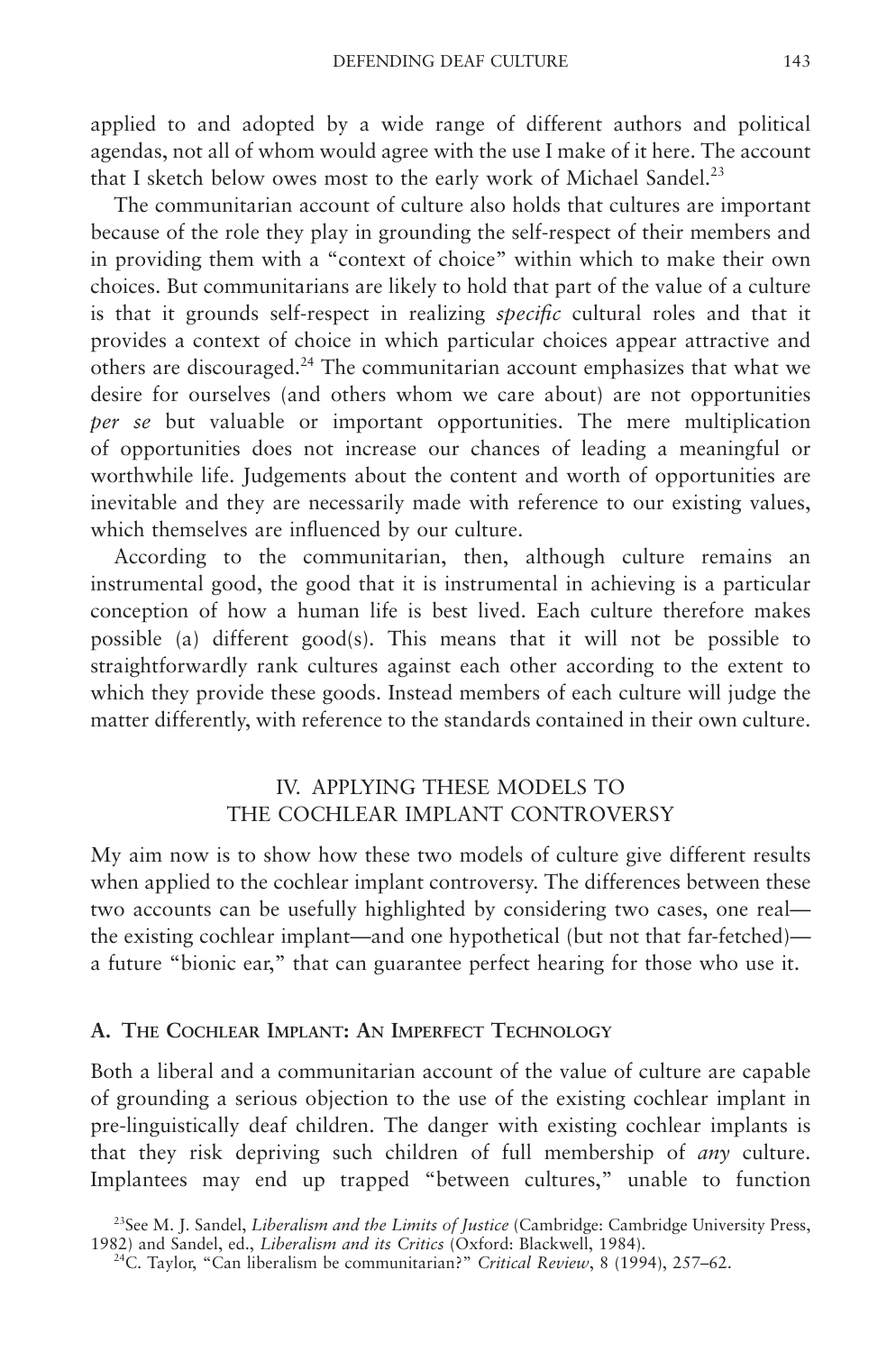effectively in a hearing context but also lacking the facility with sign language available to those who grow up with it as their first language.

This risk exists because of the imperfect nature of the current technology and because the attempt to hear and communicate in a spoken language is often made at the cost of an early education in Sign. Existing implants fall substantially short of guaranteeing that implantees will be able to participate fully in hearing interaction. It is widely acknowledged that the majority of persons who receive the implant will remain deaf to some extent.25 A significant percentage of early childhood implantees are unable to communicate effectively even with those close to them, without the benefit of Sign, lip reading, or other hearing aids. Moreover, ease of communication in a signed language removes the incentive for the child to learn to speak and for this reason communicating with the child in Sign, and the child's own use of Sign, may sometimes be discouraged.

If this occurs and the child's attempt to learn to hear and speak with the aid of the implant fails then she will have been deprived of the early contact and experience with Sign that allow those who learn it from birth to use it as a natural language. She may grow up unable to use any language fluently and suffer a host of cognitive, developmental and educational problems that flow from this. Furthermore, lacking effective language skills, she may also be deprived of full membership of either the hearing *or* Deaf community.

The outcomes for deaf children fitted with the implant may therefore sometimes be worse than if they had been allowed to grow up using a signed language, and if resources had been devoted to removing the social causes of the disadvantages that the Deaf face in a society oriented around spoken language.

The argument up to this point is one that could be made using a liberal account of culture. It is the risk of the loss of opportunities to the child that has concerned us so far, without reference to what these opportunities consist in. In so far as the decision to provide a child with the implant risks leaving the child with fewer opportunities than if they had learned to sign, liberals can agree that the use of existing implants is unethical.<sup>26</sup>

<sup>25</sup>Lane and Grodin. "Ethical issues in cochlear implant surgery," p. 236.

<sup>&</sup>lt;sup>26</sup>It might be thought that this argument only establishes that children should not be deprived of the benefits of Sign while learning to use the implant. However there are three reasons to be suspicious of this "bi-cultural" solution to the question of the ethics of the implants. The first is practical/educational and concerns whether such bi-cultural education is likely to be pursued by parents and institutions that have invested a significant amount of effort, time and money in procuring an implant, and also whether it is likely to succeed in its intent. Cochlear implants are expensive devices; the many hours of speech therapy and other specialist assistance required to use them effectively are costly. Having made such a large commitment to this project, parents may be reluctant to spend time teaching their children Sign as well, especially if they feel that doing so is likely to distract their child from the task of learning to use the implant. Conversely, the more facility a child and their parents develop with signed language, the less incentive there is for them to persist in using the implant. There is thus an unstable tension in the project of teaching a child both to sign and to use the implant. The existence of this tension suggests that attempts to teach children to use both a signed and spoken language may incur a cost to their fluency in one or the other. However, these are empirical matters and it may prove that my concerns are ill-founded. My second and third reasons for concern are theoretical ones, which raise issues that will only have force for Deaf communitarians, and they will be discussed below.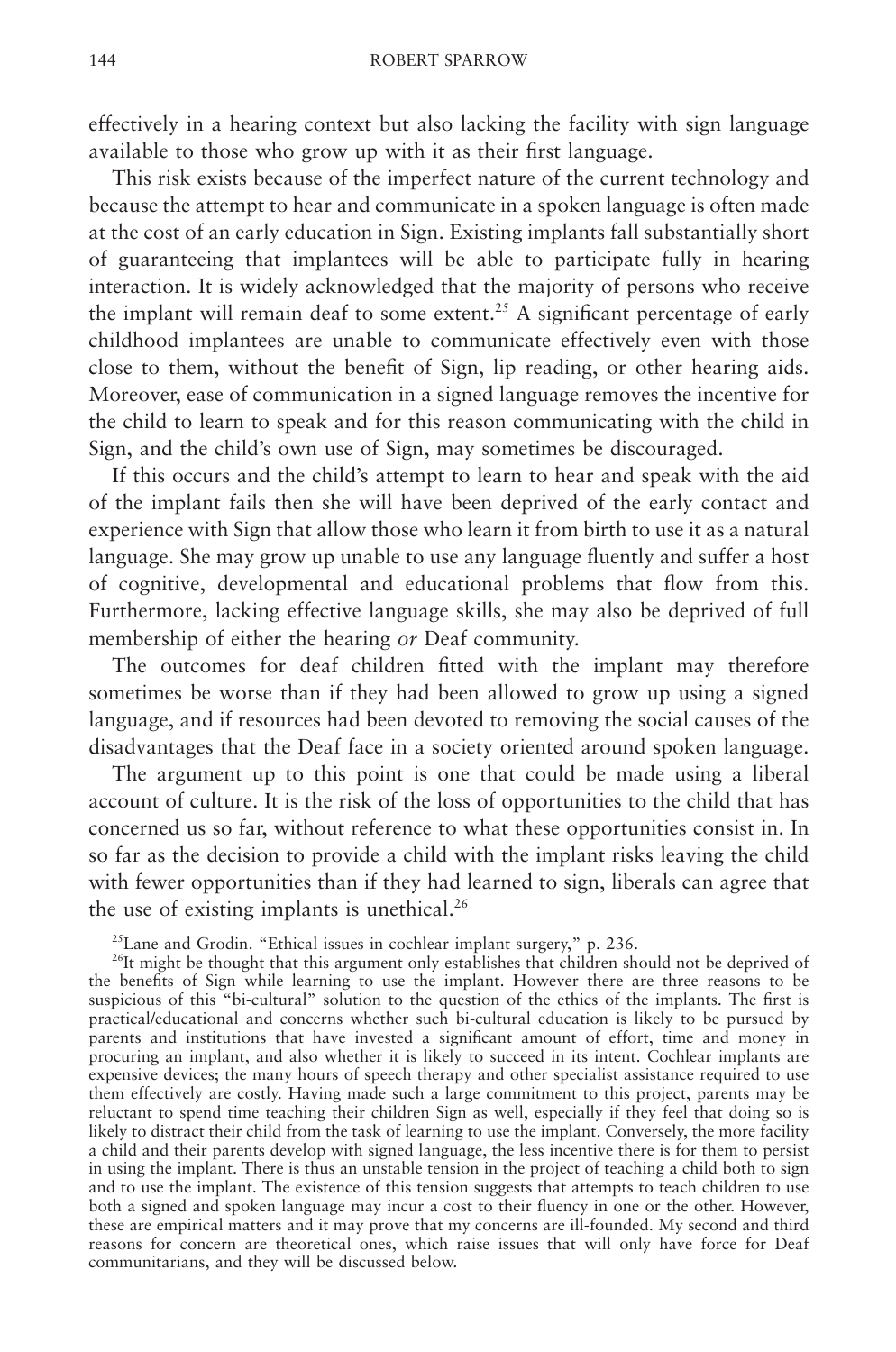The communitarian account of culture will also ground criticism of the use of the implant in these circumstances. But the route to this conclusion is slightly more complex as we cannot determine the effect of adopting a communitarian account without also considering who it is that is making the assessment. Nonetheless it seems that both a Deaf and a hearing person must agree that the outcome in the case where a child ends up with *no* secure membership of *any* culture is a disaster. In so far as the existing implant technology carries a substantial risk that this may occur, both Deaf and hearing people may be opposed to the use of the implant in young children.

Note, however, that Deaf and hearing persons are likely to judge the *threshold* for success in use of the implant very differently. A Deaf critic may not be impressed with even a high level of success in learning to hear and speak, if she is strongly committed to her own Deaf culture and does not value the opportunity to participate in hearing culture. A hearing person though is likely to judge *any* ability to speak and hear as a fantastic outcome. The full implications of this difference in judgements becomes clear when we move to consider the case of a perfect cochlear implant technology—the bionic ear.

#### **B. THE BIONIC EAR—A PERFECT TECHNOLOGY OF CULTURAL ASSIMILATION**

What if cochlear implant (or indeed some other) technology improves to the point that it does become possible to cure deafness? If scientists manage to create a genuine "bionic ear"?27

Once such a perfect technology exists then the argument set out above using the liberal account of the value of culture collapses. The danger that children will be left between cultures disappears. The decision whether to proceed with implantation or not now becomes a decision about which culture a child will grow up in.28 Without a bionic ear, and given access to Sign language and the opportunity to participate in the institutions of the Deaf, the child will grow up as a member of Deaf culture. If a bionic ear is installed then the child will grow up a fully participating member of the spoken language culture of the wider society.

If we adopt a liberal account of the role and importance of culture, we should seek to ensure that the child grows up in the culture that offers them the most opportunities. It also seems clear that this will be the spoken language culture of the dominant majority. While participation in Deaf culture may offer the child an environment that provides the conditions for self-respect and a context of choice, merely because of its smaller size it is unlikely to offer the same range of opportunities as the spoken language culture.

 $^{27}$ New genetic technologies pose an equal if not greater threat to the survival of Deaf culture. See J. Kelly, "Chosen one: designer baby to have perfect hearing," *Herald Sun* (Melbourne), September 21, 2002, pp. 1–2.

<sup>&</sup>lt;sup>28</sup>Contra Lane and Grodin. "Ethical issues in cochlear implant surgery."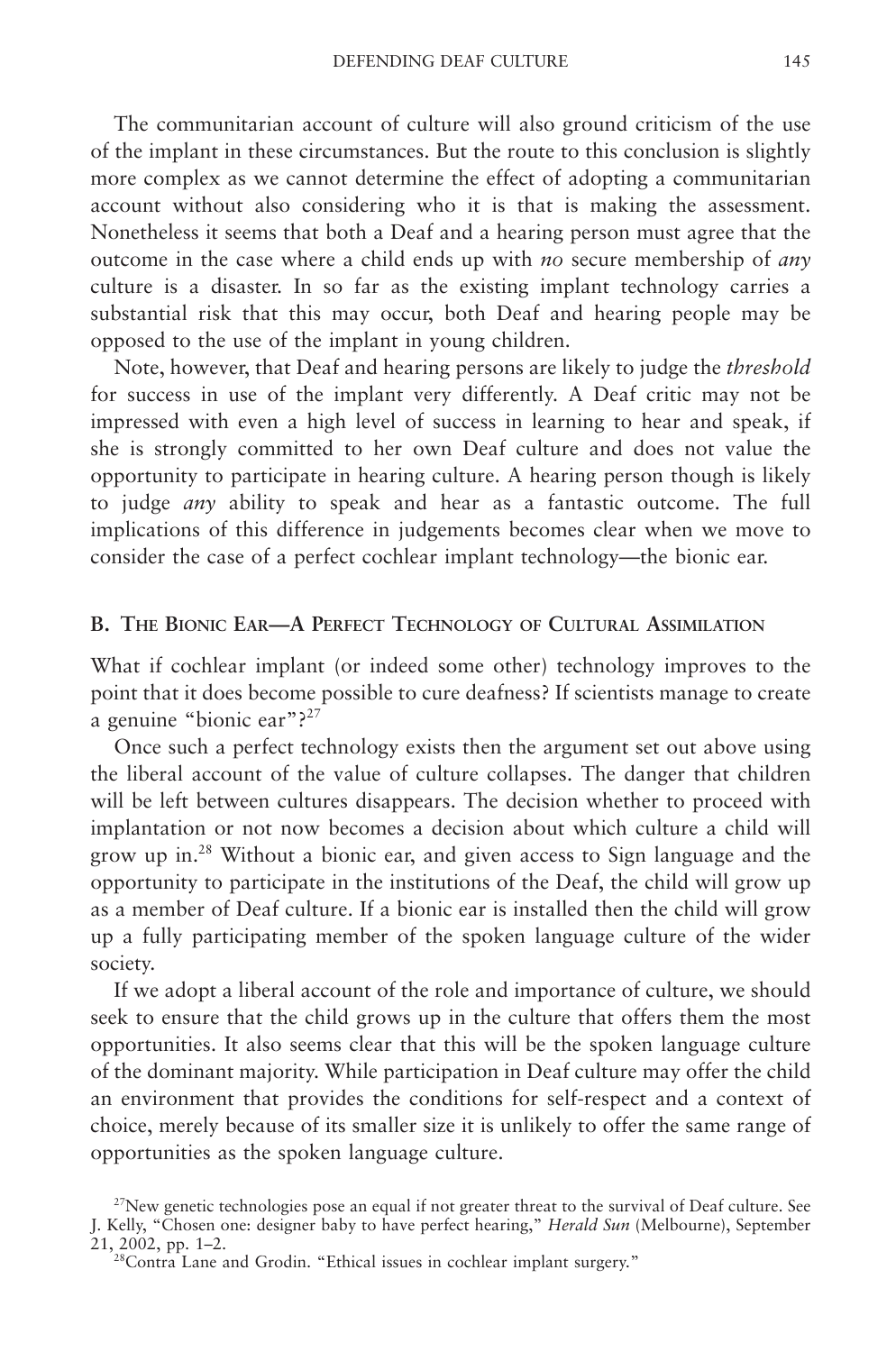Because freedom to choose between different life plans is the most important good according to liberalism, depriving a child of the widest possible range of opportunities is a grave wrong. To trap a child in a culture with reduced opportunities is to risk consigning them to a life that they would not have chosen if they had had the wider range of options.<sup>29</sup> Thus, depending on how large we judge the difference in opportunities available to Deaf and hearing children to be, it may even count as a form of child abuse to deprive a child of a bionic ear. Furthermore, on the liberal account, this is a judgement that even the Deaf parents of a deaf child should be capable of agreeing with. A failure to reach this conclusion, that is available to all reasonable persons, can only be due to a failure of reason on behalf of the parents, or perhaps a failure to have the best interests of their child at heart. The implication that people who would deny their child access to the technology must be unreasonable or uncaring may serve to strengthen support within the hearing community for legal or state intervention to grant the child a bionic ear against their parents' wishes. The universalism of the liberal account therefore has the unexpected result of placing pressure on the choices available to Deaf parents of deaf children.<sup>30</sup>

But note the implicit subject position from which this assessment is made. The judgement that the child will be better off as a member of a hearing culture presumes that the person making it has no allegiance to the cultural identity of the Deaf.

From the perspective of a member of Deaf culture, the opportunities that are made available by a bionic ear, and which seem so valuable to the hearing person, may not appear as such. The main opportunities at stake here are opportunities to hear, to speak and to communicate with the majority of members of the broader society in their language. These will in turn open up a wide range of opportunities that result from participation in a much larger community, including important social and economic opportunities. But a Deaf person with a strong identification with their own culture may feel that it is more important to participate in Deaf culture than to communicate with those outside it. More fundamentally, because they do not identify with the way of life of another culture, they may not value opportunities which exist within it. Moreover, the cost of gaining access to these opportunities in this case is the loss of the opportunity to experience the unique and rich culture of the Deaf and to pursue all the ways of life that *it* makes possible.<sup>31</sup> If one is deeply committed

<sup>&</sup>lt;sup>29</sup>Davis, "Genetic dilemmas and the child's right to an open future."

<sup>&</sup>lt;sup>30</sup>Notice also that once such implants exist, deafness becomes an "elective disability" and therefore, it might be argued, society has less obligation to provide social and institutional support for the deaf. This argument is actually endorsed in Tucker, "Deaf culture, cochlear implants, and elective disability."

<sup>&</sup>lt;sup>31</sup>Again it might be thought that the argument here only establishes that the Deaf have a reason to want children taught Sign *as well as* spoken language. Surely even Deaf persons should agree that it is better for a child to have access to the opportunities made possible in *both* cultures? Once more, it is not my place to make this judgement. Nonetheless I can think of a number of reasons why a Deaf person might reject this conclusion. It is not uncommon for cultures to be defined *against* other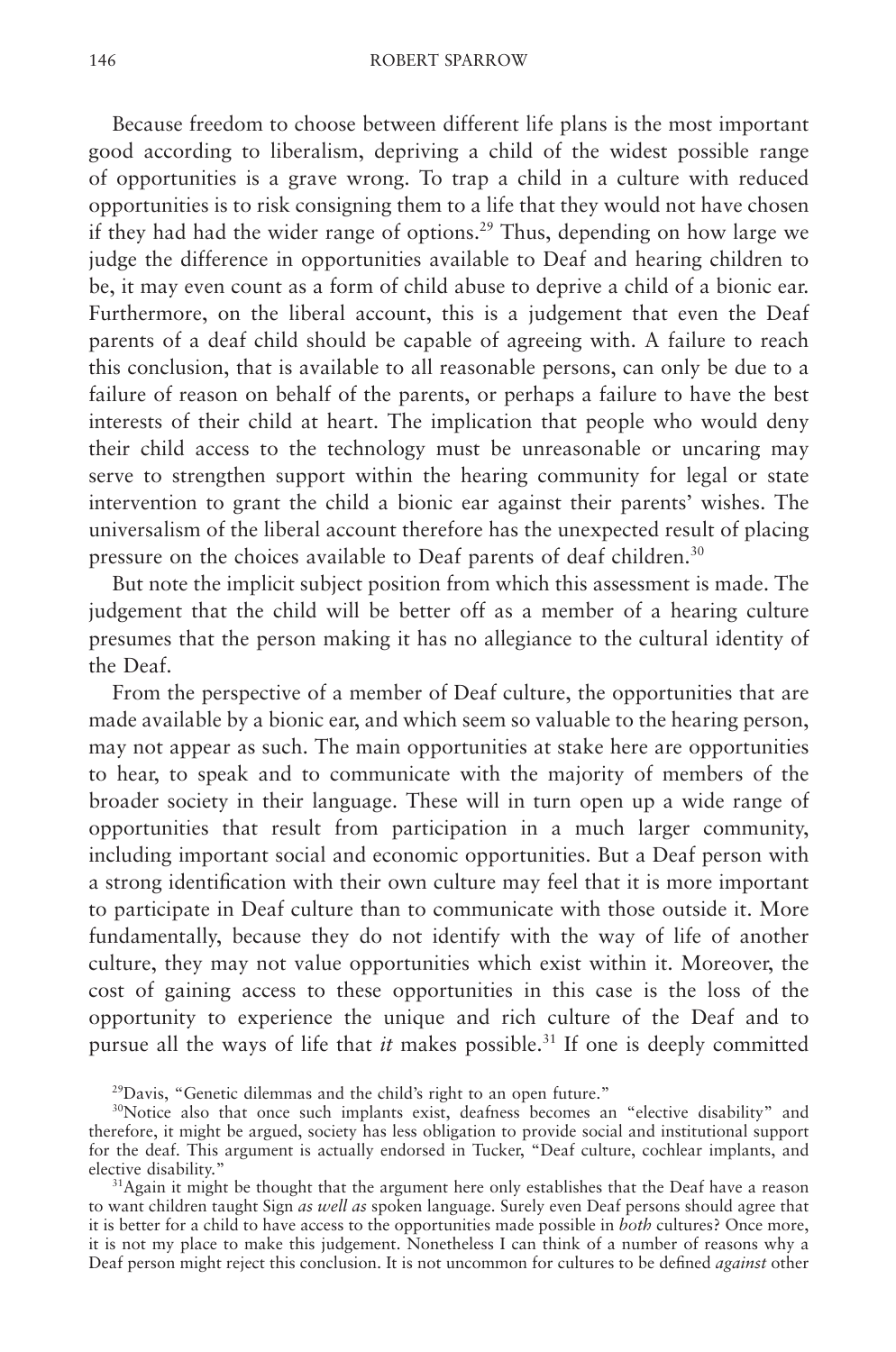to Deaf culture then one may believe that a life lived as a member of Deaf culture offers a wider range of valuable opportunities than membership of a hearing culture.

I must emphasize that, as a hearing person, this is not a judgement that it is my place to make. Indeed it is a consequence of the communitarian account of culture that it is not a judgement I *could* make. My own cultural commitments make it impossible for me to occupy the place of a Deaf person considering the question.

It may also be that it is not a judgement that many Deaf persons would make.<sup>32</sup> But as I noted earlier, at least some Deaf persons claim that they would not choose to hear even it became possible for them to do so. Such persons presumably do *not* believe that they would have more valuable opportunities in a hearing culture; instead they place a greater value on the options and choices that Deaf culture contains for them. But if this is the decision that *they* would make then it follows that they should also hold that others, including children, are better off within Deaf culture.<sup>33</sup> The reasons for their own decision should generalise.

If we accept a communitarian account of the role and value of culture, therefore, we can see that Deaf persons may have good reasons to resist even the "perfect technology" of the bionic ear. But again, we must remember that according to the communitarian account, any assessment of the value of cultures depends on the cultural commitments of the person making it. Thus when we turn to consider the likely response of hearing persons to the development of the bionic ear, we get a very different result.

Once the risk that children might be trapped "between cultures," which exists in the case of the cochlear implant, is overcome by the development of the bionic

But more generally, I do not believe that such bilingual education succeeds in "summing" the cultures available to a child. If cultures are defined by the opportunities that they value and make available, then a person who attempts to be a member of two cultures is not a member of both, but is strictly speaking a full member of neither. To put this another way, in so far as members of each culture do not recognise and value the opportunities made available in the other, we cannot expect them to judge that a person who is "bicultural" has more opportunities than a member of their own culture.

32For a useful survey of Deaf attitudes on these matters, see Roots, *The Politics of Visual Language*.

 $33$ Note that I am not claiming here that a Deaf person would be justified in arguing that it would be better for a child to grow up Deaf even if this meant that they had fewer opportunities in life. From the perspective of such a Deaf parent, a child would have *more* opportunities to participate in those activities that they judge to be most valuable available to her, if she were to grow up in Deaf culture.

cultures, with membership of a culture being predicated on rejection of the goods available in another culture. Members of a minority culture may draw together and reaffirm their commitment to each other and their culture by renouncing participation in the institutions and activities of a surrounding dominant culture. Where a culture defines itself in this way, it will not be possible to be a full member of the culture while affirming the worth of opportunities made available in another culture. There is some evidence that Deaf culture may be defined in this way, in the debate over whether or not CODAs are full members of Deaf culture. To the extent that a lack of ability and/or desire to participate fully in hearing culture is a condition of membership of Deaf culture, Deaf persons may have reasons to prefer that children be educated only in a signed language.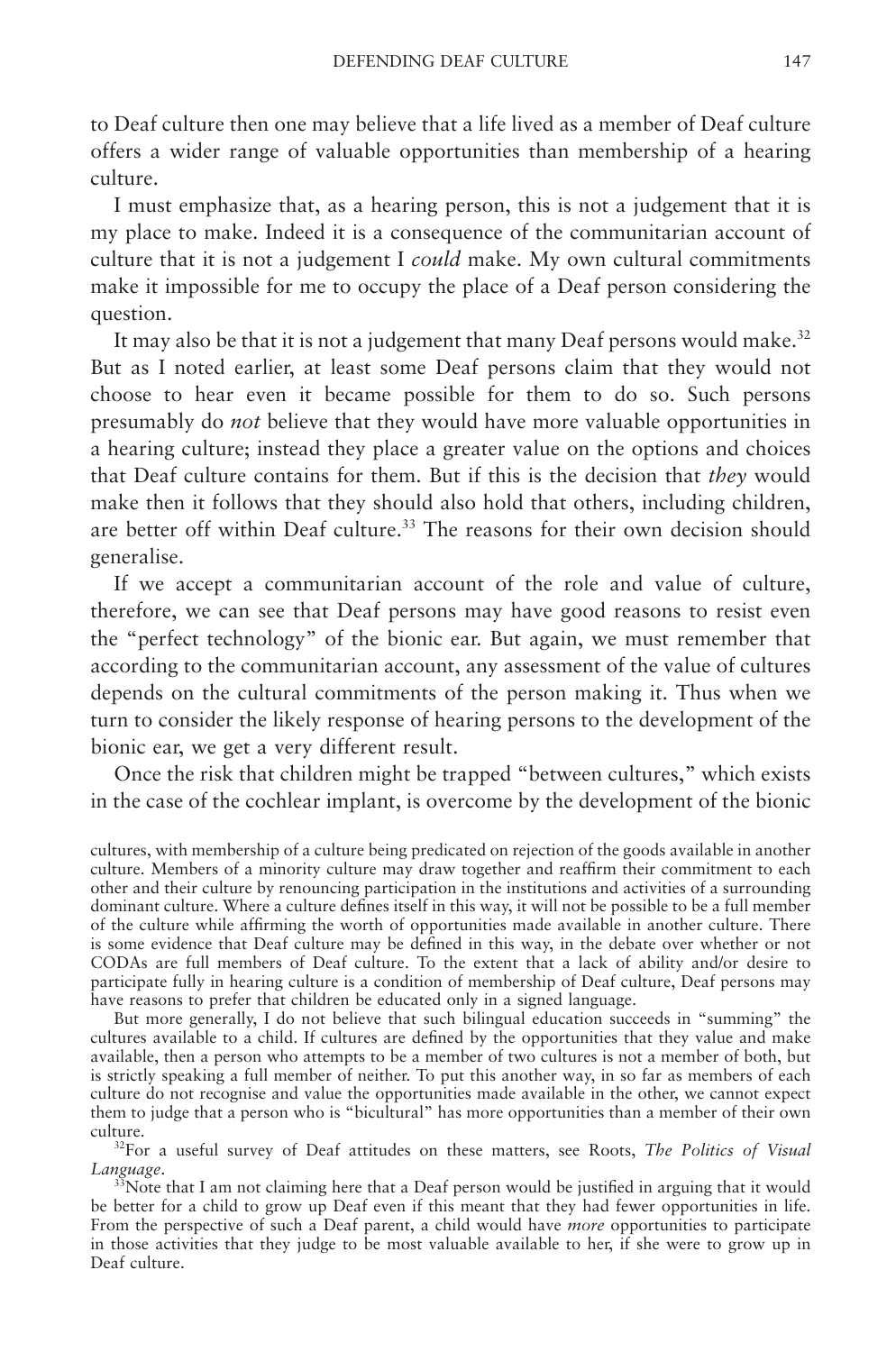ear, it will appear self-evident to hearing persons that deaf children should be provided with the bionic ear so that they can grow up in hearing culture. Just as Deaf individuals may judge that children will have the widest range of valuable opportunities if they grow up in Deaf culture, so too will hearing persons judge that they should be brought up in a hearing culture.

Given this difference of opinion as to the best decision to make in relation to the cultural identity of a child, which perspective should be respected in relation to decisions about the use of bionic ears/cochlear implants? It is tempting to hold that children who are born deaf should be left alone, to grow up as members of Deaf culture. But once bionic ears are available, a child's deafness does not mean that she is a potential member of Deaf culture any more than any other child. The child will only grow up as a member of Deaf culture if she grows up in close proximity with other Deaf persons, in a Deaf residential school or through participation in the other institutions of Deaf culture. But with the benefit of a bionic ear, she need do none of these things. We therefore cannot settle the question of the proper cultural identity of a deaf child by reference to their deafness once a bionic ear technology has been developed.

So how to proceed? It seems sensible to allow that parents should be granted the right to make this decision on behalf of their own children. We should trust that parents are best placed to consider the best interests of their own children. Furthermore there are important practical reasons to think that children will be happier and more likely to grow up with a secure cultural membership if they share the culture of their parents.

Hearing parents of deaf children should therefore be allowed to employ the bionic ear to bring their children up as members of their hearing culture. But equally well, the right of Deaf parents to bring deaf children up as members of Deaf culture, without the use of the bionic ear, should also be respected.

The adoption of a communitarian account of the value of culture therefore allows the right of Deaf parents to bring up Deaf children to be defended even in the case where cochlear implant technology has improved to the point where deaf children could be made to hear perfectly. This is a significant conclusion because it means that Deaf objections to cochlear implant technology need not rest on the fact that it is currently an imperfect technology.

Unfortunately, however, establishing the right of Deaf parents to bring up Deaf children will not be enough to protect Deaf culture from the corrosive influence of cochlear implant technology. As I noted earlier, some 90 per cent of deaf children are born to hearing parents. It seems likely that the vast majority of these parents will choose to bring their children up in their own hearing culture with the benefit of the bionic ear. The realisation that Deafness is a cultural identity rather than a disability has little effect at the level of these parents' decision whether to provide their child with a bionic ear or not. What matters to them is that their child should grow up as a member of *their* culture. If the deaf children of hearing parents are all "cured" of their deafness in this way,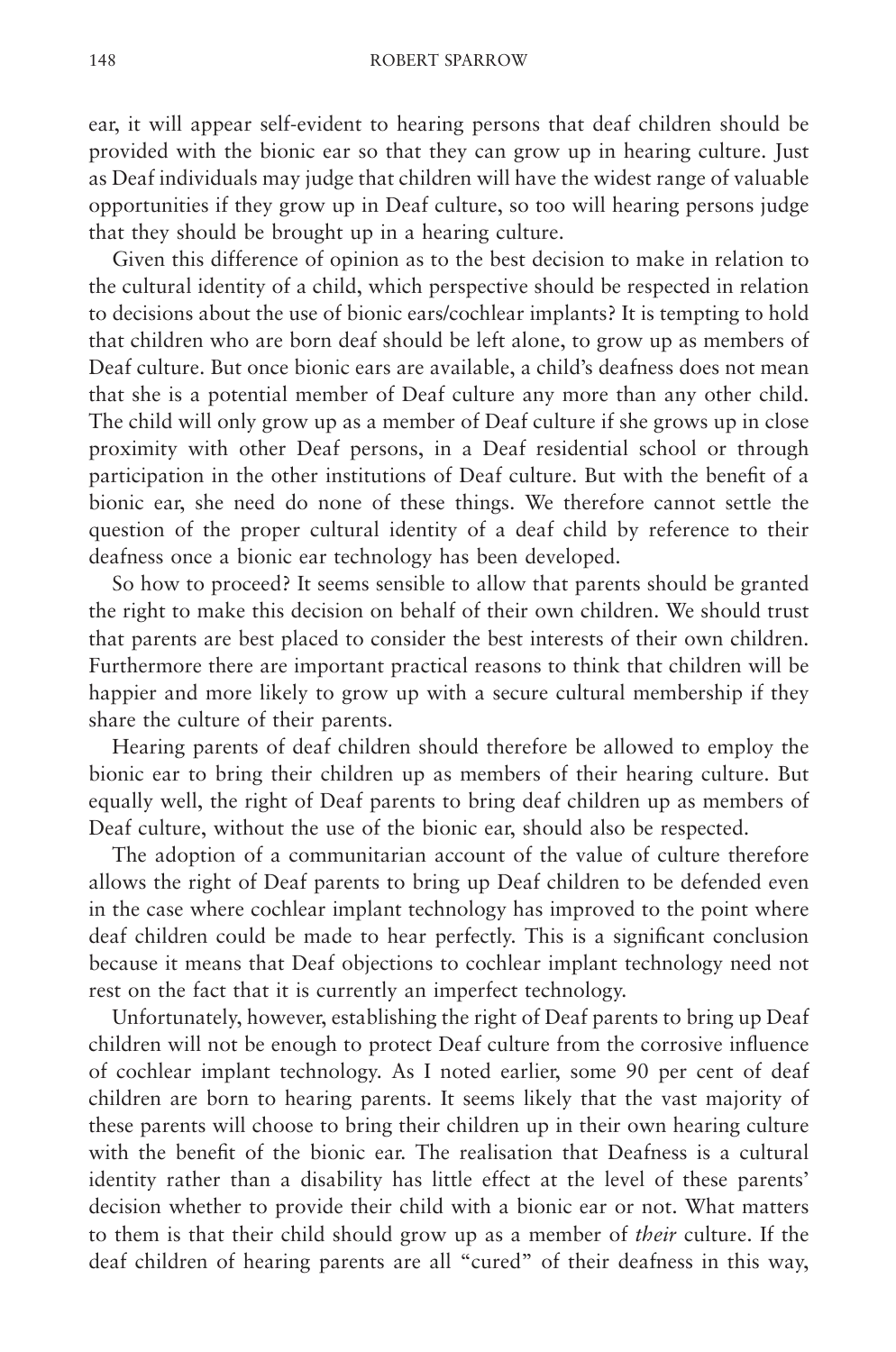then this will reduce the size of, and opportunities available within, deaf culture to such a degree that eventually even Deaf parents are likely to judge that their children would be better off growing up in a hearing culture. Thus, once the technology exists to offer the hearing parents of deaf children this choice, it seems that an inevitable consequence in the long term is the destruction of Deaf culture.

## V. PUBLIC FUNDING FOR IMPLANT RESEARCH AND RESPECT FOR DEAF CULTURE

Yet, at a broader social level it does seem as though the conclusion that Deafness is an alternative cultural identity rather than a disability is important. It is at this level that the Deaf communitarian case against cochlear implant technology is best made. While it may be reasonable for hearing parents to employ this technology to ensure that their child grows up as a member of their culture, it is less clear that it is reasonable for society as a whole to fund the development of a technology that makes such a choice possible. The ethics of the decision to develop and maintain a technology is significantly different from the ethics of the individual decision to make use of it once it exists. Further, while we may feel that no individual has a duty to respond to the fact that the consequence of widespread use of bionic ears will be the extinction of Deaf culture, we may feel that society as a whole (or the government, as its representative) does.

A full account of the consequences of the communitarian account of the role and value of culture for the structure, institutions and politics of a multicultural society is well beyond the scope of this paper. Yet it is not unreasonable to suggest that, as far as possible, the government of a multicultural society should refrain from taking a position on matters of dispute between the cultures that exist within it. If it is inevitable that the government must adopt a policy that will have some impact on a dispute, it should endeavor to demonstrate respect for the cultures of which its citizens are members in doing so. At the very least, in the case where what is at stake is the destruction or survival of one of these cultures, it seems clear that the government should be extremely reluctant to side with those who would destroy a culture. Should it do so, it could expect no loyalty from members of the culture under threat.

Yet it seems as though the destruction of a culture is precisely what is at stake in the debate about the use of cochlear implants in pre-linguistically deaf children, especially if, as we can expect, this technology continues to improve. Any state support for the development of these implants should therefore be extremely controversial. When the government decides to devote substantial resources to the development of a technology that will allow some parents to ensure that their children avoid growing up as members of a particular culture (and which will thereby lead to the extinction of this culture), this clearly demonstrates a hostility to the values of the culture and a lack of respect for its members. Public funding for cochlear implant research attacks the self-esteem of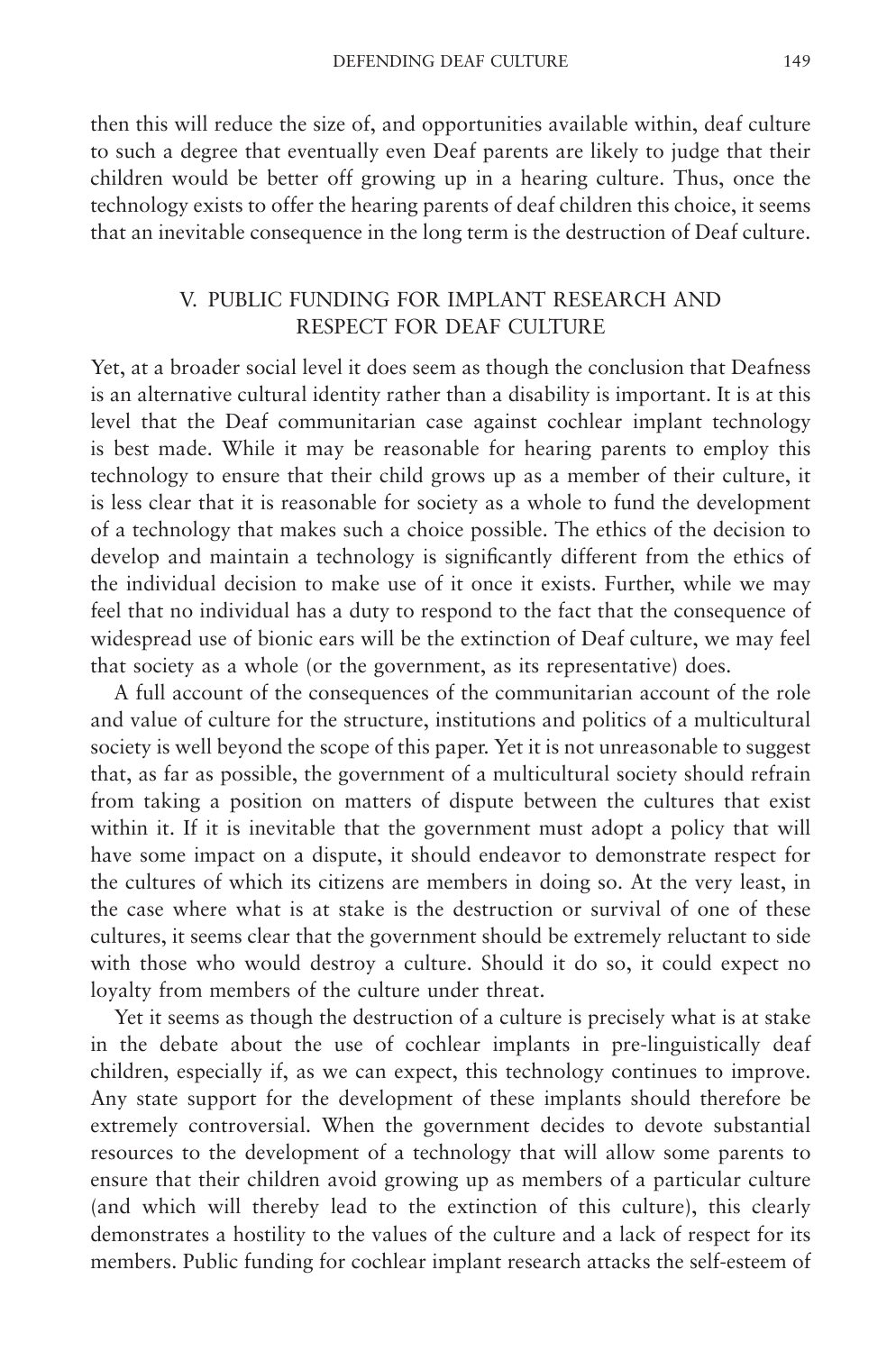the Deaf directly by communicating the idea that their way of life is not valued by the broader society and that they are unfortunate victims of a disability rather than members of a unique culture. It also threatens their interests by jeopardizing their long-term projects in so far as these refer to the continued existence of a flourishing Deaf culture.

The negative consequences for Deaf culture if a bionic ear should be developed, and the message conveyed to Deaf people by public funding for cochlear implant research provide prima facie grounds for the conclusion that the government should not fund any further research into cochlear implant technology designed for use in pre-linguistically deaf children.<sup>34</sup> It is inappropriate for the government of a multicultural society to fund research into a medical technology, the intended purpose of which is to move persons from one culture to another, and the likely outcome of which is the destruction of a culture. Furthermore, given the tightly interwoven nature of privately and publicly funded research science, and the extent to which private research often "piggybacks" on public research, through making use of techniques and results developed in publicly funded institutions and by employing researchers educated and trained in them, this conclusion may also have substantial implications for the future of any research into a "bionic ear."35

It may be objected here that a refusal to fund further research into the cochlear implant appears to elevate the desires of Deaf parents of deaf children above those of the much larger group of hearing parents of deaf children, who would like to use the technology to bring up their children in their own culture. This seems especially problematic as a communitarian account of culture also affirms the moral weight of hearing parents' desires.<sup>36</sup>

I have already conceded that once such a technology exists there would be scant grounds to resist its use. But until it does, the balance of considerations may be quite different.

Firstly, in the absence of the technology, the Deaf claim about Deafness being the birthright of deaf children has some plausibility.<sup>37</sup> If children of hearing parents who are born deaf are educated alongside Deaf children, they will grow

<sup>34</sup>Continued development of implants for the post-linguistically deaf arguably does not convey the same disrespect for Deaf culture as those who lose their hearing later in life are less likely to be able to develop the fluency in signed language to enable them to participate as full members of Deaf culture.

 $35$ There is also a similar, although weaker, argument for prohibiting research into cochlear implant technology even by private associations. Society's toleration of such research *may* be understood as condoning it. By refusing to prohibit research into the bionic ear, a society suggests that it is a matter of indifference whether or not Deaf culture is threatened by the success of such efforts, and this may be thought to demonstrate a profound disrespect for the interests and wellbeing of its members.

 $36$ In fact, this will depend on the commitments of the person making the judgement. What is true is that my suggestion above that the state should, as much as is possible, not take a position on the relative merits of the cultures within it is naturally interpreted to suggest that the government should accord moral weight to the desires of parents from all cultures to bring their children up within their own culture.

37Lane and Grodin. "Ethical issues in cochlear implant surgery."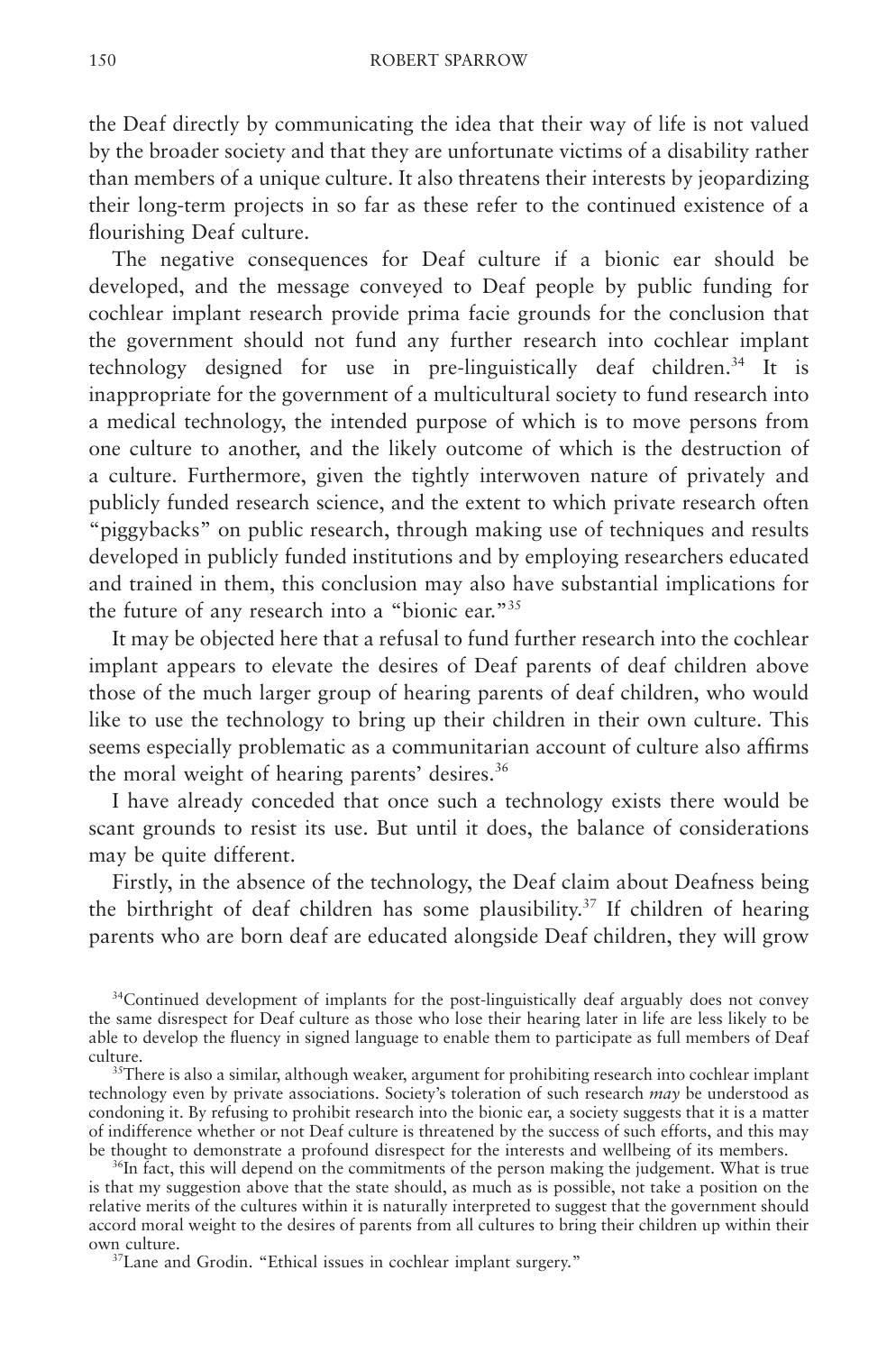up speaking a signed language as their natural first language. They will have unfettered access to Deaf culture and to the goods available therein. Recognizing Deafness as a cultural identity rather than a disability may allow hearing parents to understand that their child can lead a rich and satisfying life despite—indeed because of—being Deaf. Moreover, it is not clear that hearing parents are being denied a right to bring their children up in their own culture, if it is not possible for them to do so, because the technology is unavailable. They may believe that their interests are being neglected if the government does not seek to develop a technology that might serve them, but their claim for positive action from the government is weaker than the claim they would have against government interference if the technology was available.

Secondly, as I noted above, any decision to research the technology has a public character that parents' decision to use it once it exists does not. This public character raises the question of the relation between Deaf and Hearing culture(s). Unlike that facing individual Deaf or hearing parents, the situation facing the Deaf and hearing cultures is very different. Deaf culture is clearly threatened with destruction if a bionic ear is developed. Hearing culture(s) face no threat if it is not. Any public funding for research into a bionic ear therefore expresses a lack of respect for the Deaf, in a way that a refusal to fund it does not express a lack of respect for hearing culture(s). Furthermore, the threat to the continued existence of Deaf culture posed by bionic ear technology negatively affects all Deaf persons, who have a clear interest in the survival and strength of their culture.

This means that there is a larger group of persons than just Deaf parents of deaf children whose interests are counter-posed to those of the hearing parents of deaf children who would like the bionic ear to be developed. Against the desires of hearing parents to have the bionic ear made available must be weighed the desires of those members of Deaf culture who wish to live in a society that respects their culture and to continue to be able to participate in a cultural community that would be threatened by the likely consequences of the existence of the implant. How we judge the relative weight of these factors will depend both on how much weight we accord these desires, and on the relative sizes of the these two groups. In societies in which there exists a large and flourishing Deaf culture, this judgement may well go in favor of the survival of the cultural group.

Finally, the presumption that the state should, as far as is possible, remain neutral in relation to disputes between cultures may be interpreted as requiring it to grant equal consideration to the interests of cultural groups, without reducing these to the interests of the individuals who comprise them. That is, the argument might proceed directly from the observation that Deaf culture would be threatened by the existence of a bionic ear technology, while hearing culture(s) are not threatened by its absence, to the conclusion that a "neutral" state would not fund the development of the implant. Granting equal